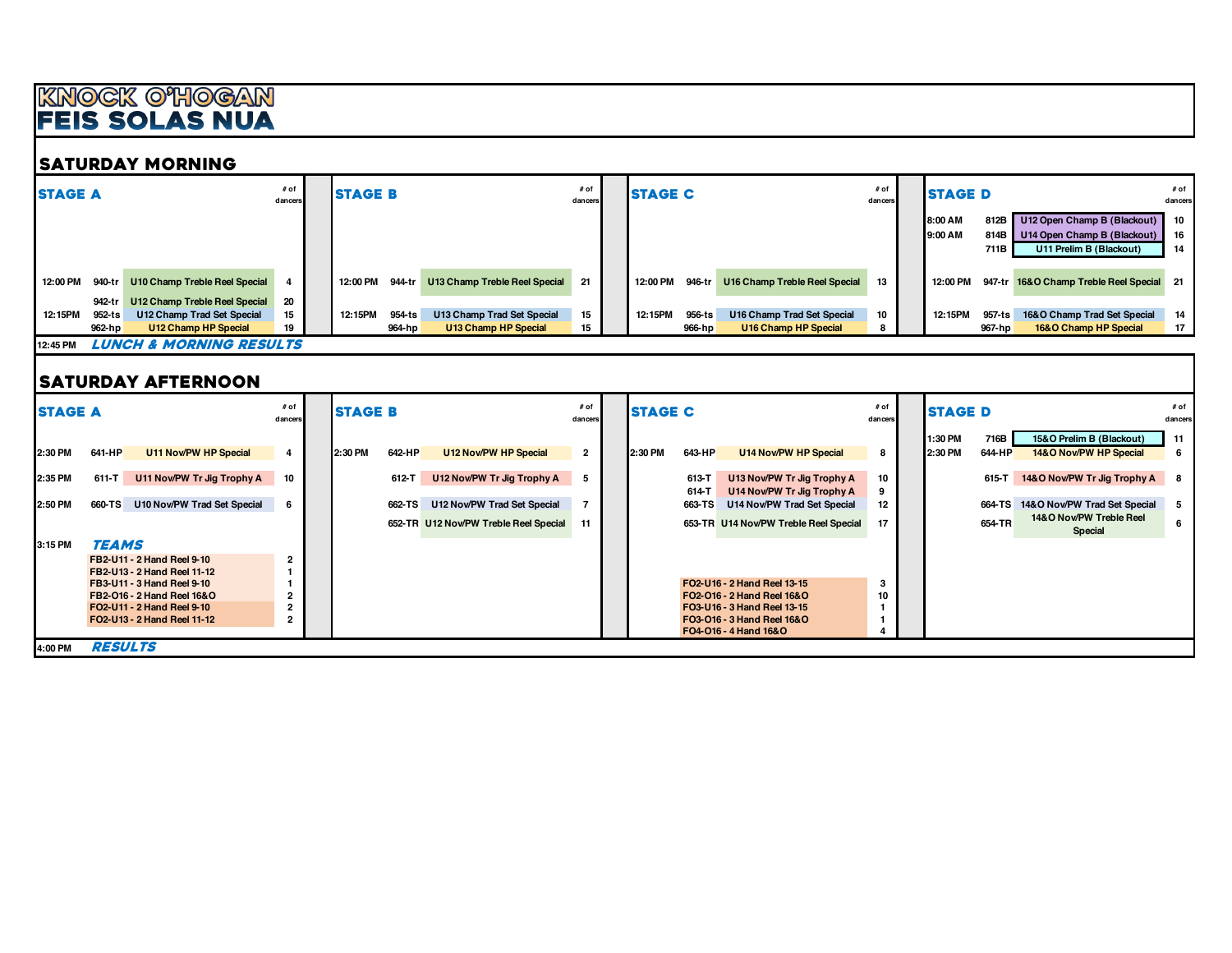

## SATURDAY MORNING (E/F)

| <b>STAGE E</b> |                                                                    | # of<br>dancers | <b>STAGE F</b> |              |                                                             | # of<br>dancers |
|----------------|--------------------------------------------------------------------|-----------------|----------------|--------------|-------------------------------------------------------------|-----------------|
|                |                                                                    |                 | <b>8:00 AM</b> | 816B<br>818B | U16 Open Champ B (Blackout)<br>U18 Open Champ B (Blackout)  | 14<br>17        |
|                |                                                                    |                 | 10:45 AM       | 820B<br>821B | U20 Open Champ B (Blackout)<br>20&O Open Champ B (Blackout) | 6               |
|                |                                                                    |                 |                | 713B         | U13 Prelim B (Blackout)                                     | 9               |
| 12:00 PM       | Adult Nov Softshoe: 3990 - 3993<br>Adult Nov Hardshoe: 3994 - 3996 |                 | 12:00 PM       |              | <b>Adult PW Softshoe: 4990 + 4993</b>                       |                 |
|                |                                                                    |                 |                |              |                                                             |                 |

#### **12:30 PM LUNCH**

| <b>SATURDAY AFTERNOON (E/F)</b> |                |      |                                             |                 |
|---------------------------------|----------------|------|---------------------------------------------|-----------------|
| <b>STAGE E</b>                  | <b>STAGE F</b> |      |                                             | # of<br>dancers |
|                                 | 1:30 PM        | 715B | U15 Prelim B (Blackout)                     | 7               |
|                                 |                |      | <b>RESULTS - U15 &amp; 15&amp; O PRELIM</b> |                 |
|                                 |                |      |                                             |                 |
|                                 |                |      |                                             |                 |
|                                 |                |      |                                             |                 |
|                                 |                |      |                                             |                 |
|                                 |                |      |                                             |                 |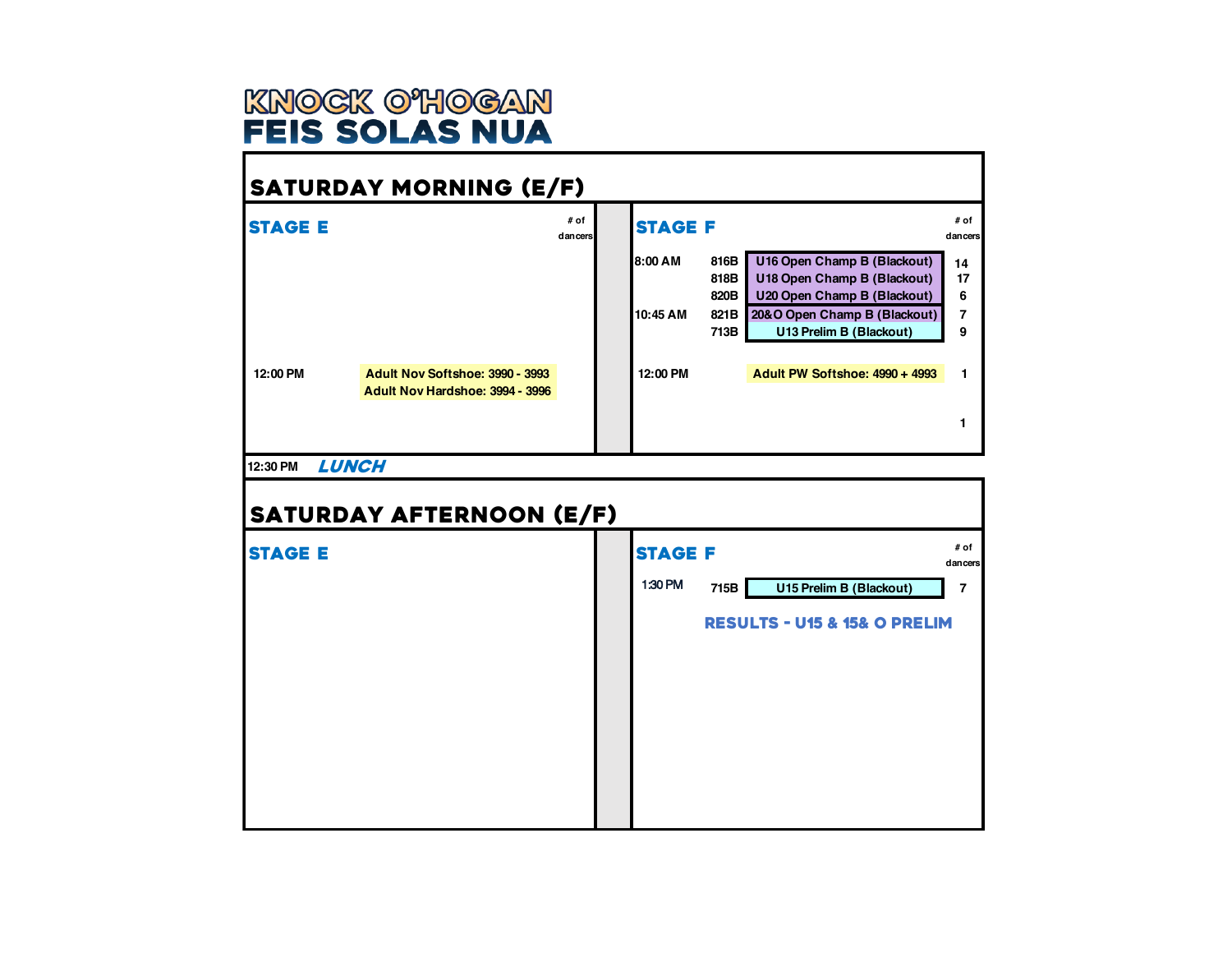### KNOCK O'HOGAN **FEIS SOLAS NUA**



continued on next page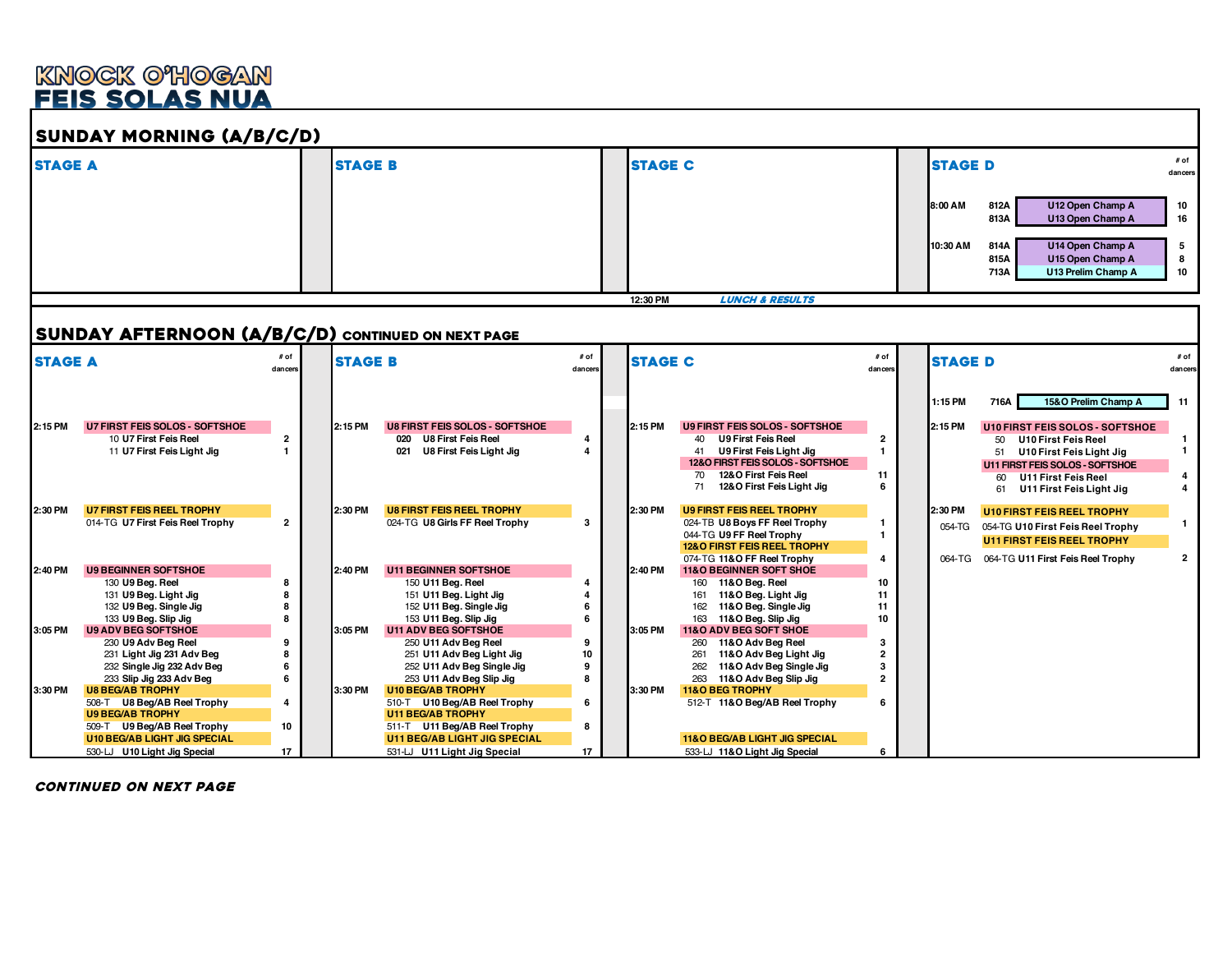# <u>knock o'hogan</u><br>Feis solas nua

| 4:00 PM | <b>U9 BEGINNER HARDSHOE</b> | 4:00 PM | <b>U11 BEGINNER HARDSHOE</b> | 4:00 PM | <b>11&amp;O BEGINNER HARDSHOE</b>     |    |         |                             |  |
|---------|-----------------------------|---------|------------------------------|---------|---------------------------------------|----|---------|-----------------------------|--|
|         | 134 U9 Bea. TJ              |         | 154 U11 Beg. TJ              |         | 164 11&O Beg. TJ                      |    |         |                             |  |
|         | 135 U9 Beg. HP              |         | 155 U11 Beg. HP              |         | 165 11& O Beg. HP                     |    |         |                             |  |
|         | 136 U9 Beg. Trad Set        |         | 156 U11 Beg. Trad Set        |         | 166 11& O Beg. Trad Set               |    |         |                             |  |
|         |                             |         | <b>U11 ADV BEG HARDSHOE</b>  |         | <b>11&amp;O ADV BEGINNER HARDSHOE</b> |    |         |                             |  |
|         |                             |         | 254 U11 Adv Beg TJ           |         | 264 11&O Adv Beg TJ                   |    |         |                             |  |
|         |                             |         | 255 U11 Adv Beg HP           |         | 265 11& O Adv Bea HP                  |    |         |                             |  |
|         |                             |         | 256 U11 Adv Beg Trad Set     |         | 266 11&O Adv Beg Trad Set             |    |         |                             |  |
| 4:20 PM | <b>U11 NOV SOFTSHOE</b>     |         |                              | 4:20 PM | 11&O NOV SOFTSHOE                     |    |         |                             |  |
|         | 350 U11 Nov Reel            |         |                              |         | 360 11& O Nov Reel                    |    |         |                             |  |
|         | 351 U11 Nov Light Jig       |         |                              |         | 361 11&O Nov Light Jig                |    |         |                             |  |
|         | 352 U11 Nov Single Jig      |         |                              |         | 362 11&O Nov Single Jig               |    |         |                             |  |
|         | 353 U11 Nov Slip Jig        |         |                              |         | 363 11&O Nov Slip Jig                 |    |         |                             |  |
| 4:30 PM | <b>U11 PW SOFTSHOE</b>      | 4:30 PM | <b>U12 PW SOFTSHOE</b>       | 4:30 PM | <b>U14 PW SOFTSHOE</b>                |    | 4:30 PM | 14&O PW SOFTSHOE            |  |
|         | 450 U11 PW Reel             |         | 460 U12 PW Reel              |         | 470 U14 PW Reel                       | 14 |         | 480 14& O PW Reel           |  |
|         | 451 U11 PW Light Jig        |         | 461 U12 PW Light Jig         |         | 471 U14 PW Light Jig                  |    |         | 481 14&O PW Light Jig       |  |
|         | 452 U11 PW Single Jig       |         | 462 U12 PW Single Jig        |         | 472 U14 PW Single Jig                 | 11 |         | 482 14&O PW Single Jig      |  |
|         | 453 U11 PW Slip Jig         |         | 463 U12 PW Slip Jig          |         | 473 U14 PW Slip Jig                   | 12 |         | 483 14&O PW Slip Jig        |  |
| 4:45 PM | <b>U11 NOV HARD SHOE</b>    |         |                              | 4:45 PM | <b>11&amp;O NOV HARDSHOE</b>          |    |         |                             |  |
|         | 354 U11 Nov TJ              |         |                              |         | 364 11&O Nov TJ                       | 10 |         |                             |  |
|         | 355 U11 Nov HP              |         |                              |         | 365 11&O Nov HP                       |    |         |                             |  |
|         | 356 U11 Nov Trad Set        |         |                              |         | 366 11& O Nov Trad Set                |    |         |                             |  |
| 4:55 PM | <b>U11 PW HARDSHOE</b>      | 4:55 PM | <b>U12 PW HARDSHOE</b>       | 4:55 PM | <b>U14 PW HARDSHOE</b>                |    | 4:55 PM | <b>14&amp;O PW HARDSHOE</b> |  |
|         | 454 U11 PW TJ               |         | 464 U12 PW TJ                |         | 474 U14 PW TJ                         | 12 |         | 484 1480 PW TJ              |  |
|         | 455 U11 PW HP               |         | 465 U12 PW HP                |         | 475 U14 PW HP                         |    |         | 485 14&O PW HP              |  |
|         | 456 U11 PW Trad Set         |         | 466 U12 PW Trad Set          |         | 476 U14 PW Trad Set                   |    |         | 486 14&O PW Trad Set        |  |